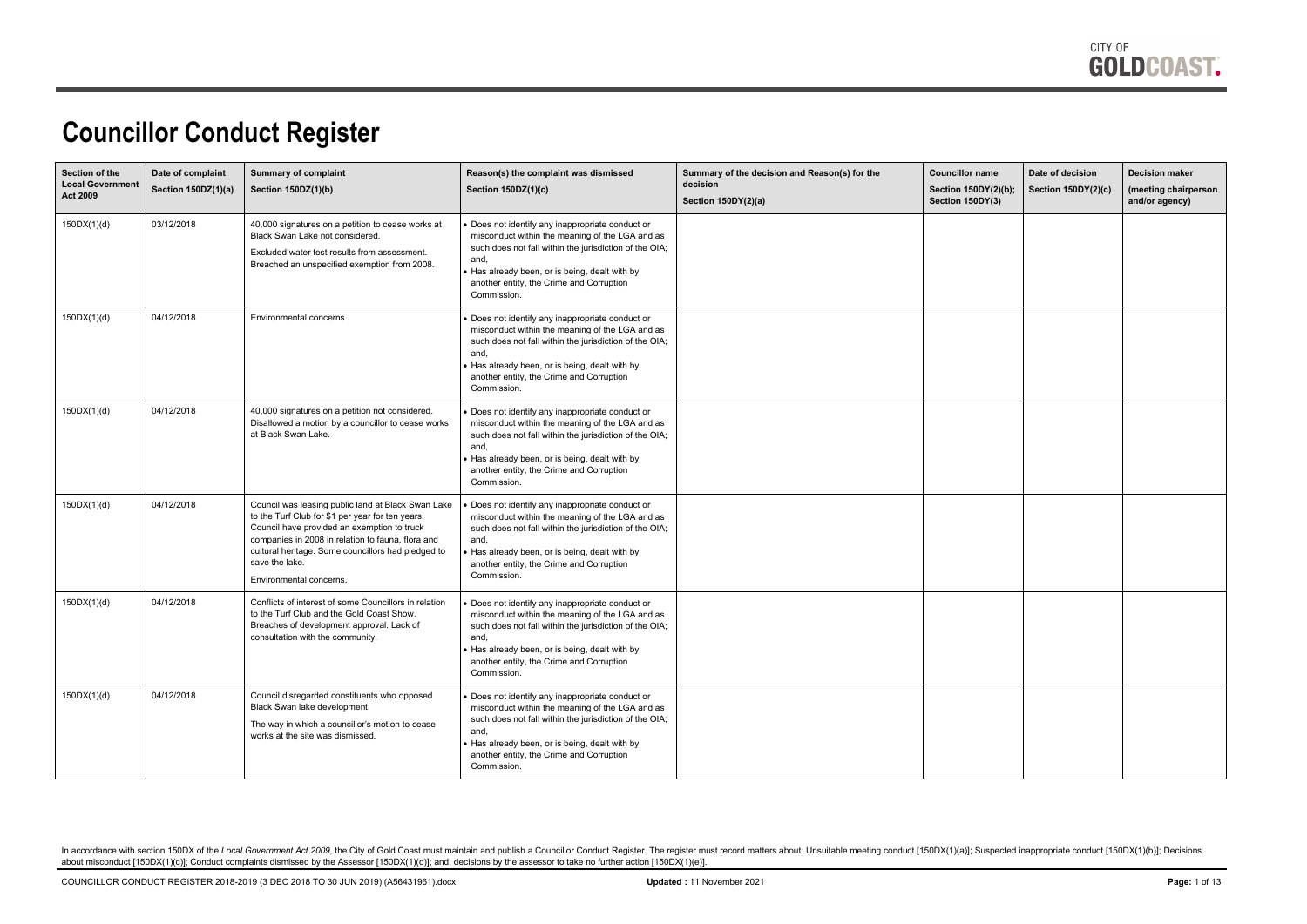| Section of the<br><b>Local Government</b> | Date of complaint   | <b>Summary of complaint</b>                                                                                                                                                               | Reason(s) the complaint was dismissed                                                                                                                                                                                                                                            | Summary of the decision and Reason(s) for the<br>decision | <b>Councillor name</b>                   | Date of decision    | <b>Decision maker</b>                  |
|-------------------------------------------|---------------------|-------------------------------------------------------------------------------------------------------------------------------------------------------------------------------------------|----------------------------------------------------------------------------------------------------------------------------------------------------------------------------------------------------------------------------------------------------------------------------------|-----------------------------------------------------------|------------------------------------------|---------------------|----------------------------------------|
| Act 2009                                  | Section 150DZ(1)(a) | Section 150DZ(1)(b)                                                                                                                                                                       | <b>Section 150DZ(1)(c)</b>                                                                                                                                                                                                                                                       | Section 150DY(2)(a)                                       | Section 150DY(2)(b);<br>Section 150DY(3) | Section 150DY(2)(c) | (meeting chairperson<br>and/or agency) |
| 150DX(1)(d)                               | 05/12/2018          | Environmental concerns.<br>Concerns about conflicts of interest and<br>relationships between council and developers.<br>Overdevelopment.<br>Petition signed by 40,000 people disregarded. | Does not identify any inappropriate conduct or<br>misconduct within the meaning of the LGA and as<br>such does not fall within the jurisdiction of the OIA;<br>and,<br>Has already been, or is being, dealt with by<br>another entity, the Crime and Corruption<br>Commission.   |                                                           |                                          |                     |                                        |
| 150DX(1)(d)                               | 03/12/2018          | Use of dirty fill at the Black Swan Lake site.<br>Diverse conflicts of interest.                                                                                                          | Does not identify any inappropriate conduct or<br>misconduct within the meaning of the LGA and as<br>such does not fall within the jurisdiction of the OIA;<br>and,<br>Has already been, or is being, dealt with by<br>another entity, the Crime and Corruption<br>Commission.   |                                                           |                                          |                     |                                        |
| 150DX(1)(d)                               | 04/12/2018          | Environmental concerns.                                                                                                                                                                   | Does not identify any inappropriate conduct or<br>misconduct within the meaning of the LGA and as<br>such does not fall within the jurisdiction of the OIA;<br>and,<br>Has already been, or is being, dealt with by<br>another entity, the Crime and Corruption<br>Commission.   |                                                           |                                          |                     |                                        |
| 150DX(1)(d)                               | 04/12/2018          | Environmental concerns.<br>Concerns about transparency of business dealings<br>between council and property developers on the<br>Gold Coast.                                              | Does not identify any inappropriate conduct or<br>misconduct within the meaning of the LGA and as<br>such does not fall within the jurisdiction of the OIA;<br>and,<br>Has already been, or is being, dealt with by<br>another entity, the Crime and Corruption<br>Commission.   |                                                           |                                          |                     |                                        |
| 150DX(1)(d)                               | 06/12/2018          | Concerns about the haste with which works are<br>progressing.<br>Environmental concerns.<br>Conflict of interest.                                                                         | Does not identify any inappropriate conduct or<br>misconduct within the meaning of the LGA and as<br>such does not fall within the jurisdiction of the OIA;<br>and,<br>• Has already been, or is being, dealt with by<br>another entity, the Crime and Corruption<br>Commission. |                                                           |                                          |                     |                                        |
| 150DX(1)(d)                               | 04/12/2018          | Environmental concerns.<br>Conflict of interests.                                                                                                                                         | Does not identify any inappropriate conduct or<br>misconduct within the meaning of the LGA and as<br>such does not fall within the jurisdiction of the OIA;<br>and,<br>Has already been, or is being, dealt with by<br>another entity, the Crime and Corruption<br>Commission.   |                                                           |                                          |                     |                                        |
| 150DX(1)(d)                               | 05/12/2018          | Environmental concerns.                                                                                                                                                                   | Does not identify any inappropriate conduct or<br>misconduct within the meaning of the LGA and as<br>such does not fall within the jurisdiction of the OIA;<br>and,<br>Has already been, or is being, dealt with by<br>another entity, the Crime and Corruption<br>Commission.   |                                                           |                                          |                     |                                        |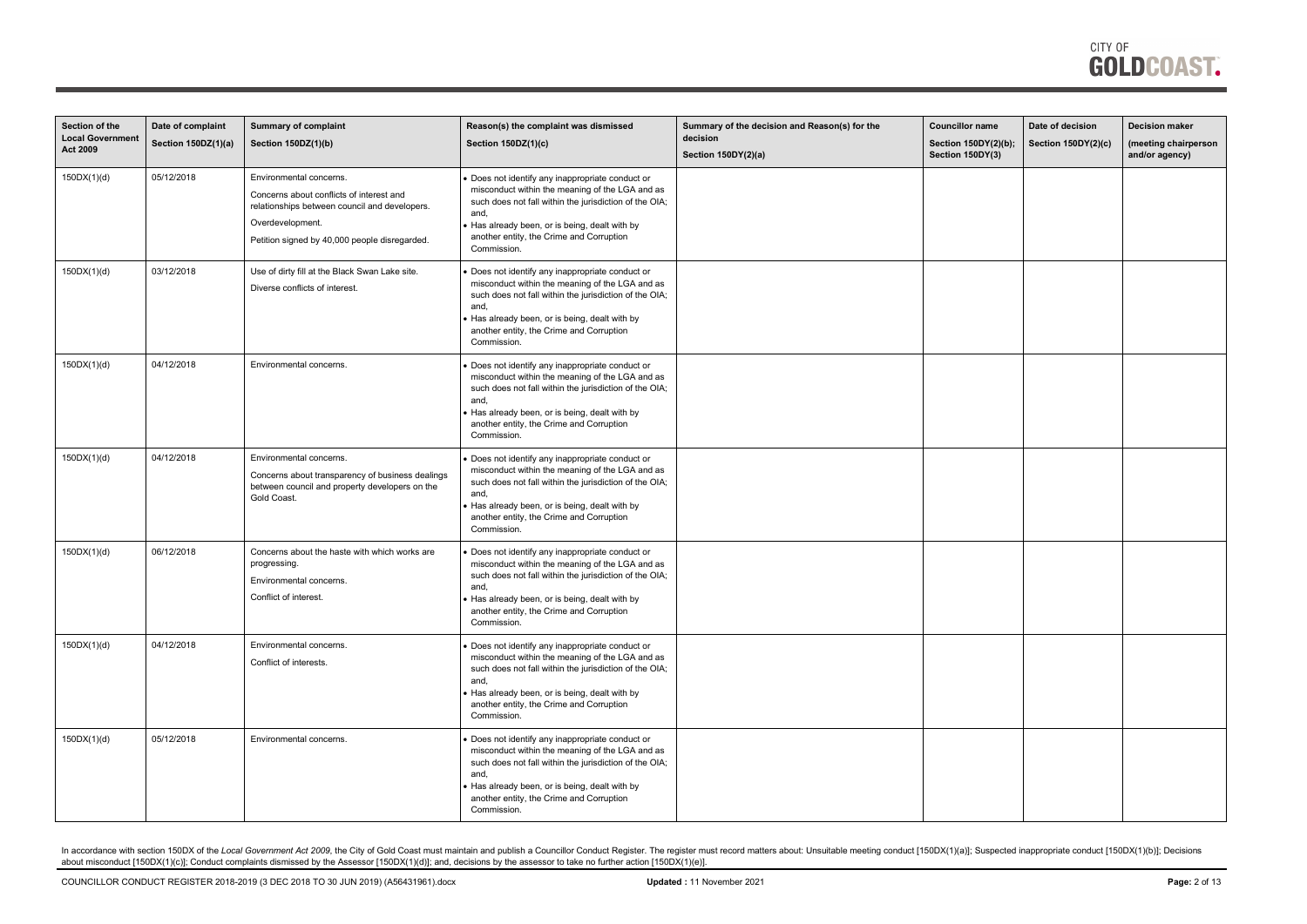| Section of the<br><b>Local Government</b><br><b>Act 2009</b> | Date of complaint<br>Section 150DZ(1)(a) | <b>Summary of complaint</b><br>Section 150DZ(1)(b)                                                                                                                                                     | Reason(s) the complaint was dismissed<br>Section 150DZ(1)(c)                                                                                                                                                                                                                   | Summary of the decision and Reason(s) for the<br>decision<br>Section 150DY(2)(a) | <b>Councillor name</b><br>Section 150DY(2)(b);<br>Section 150DY(3) | Date of decision<br><b>Section 150DY(2)(c)</b> | <b>Decision maker</b><br>(meeting chairperson<br>and/or agency) |
|--------------------------------------------------------------|------------------------------------------|--------------------------------------------------------------------------------------------------------------------------------------------------------------------------------------------------------|--------------------------------------------------------------------------------------------------------------------------------------------------------------------------------------------------------------------------------------------------------------------------------|----------------------------------------------------------------------------------|--------------------------------------------------------------------|------------------------------------------------|-----------------------------------------------------------------|
| 150DX(1)(d)                                                  | 03/12/2018                               | Corruption.<br>Exemption being exploited.                                                                                                                                                              | Does not identify any inappropriate conduct or<br>misconduct within the meaning of the LGA and as<br>such does not fall within the jurisdiction of the OIA;<br>and,<br>Has already been, or is being, dealt with by<br>another entity, the Crime and Corruption<br>Commission. |                                                                                  |                                                                    |                                                |                                                                 |
| 150DX(1)(d)                                                  | 05/12/2018                               | Environmental concerns                                                                                                                                                                                 | Does not identify any inappropriate conduct or<br>misconduct within the meaning of the LGA and as<br>such does not fall within the jurisdiction of the OIA;<br>and,<br>Has already been, or is being, dealt with by<br>another entity, the Crime and Corruption<br>Commission. |                                                                                  |                                                                    |                                                |                                                                 |
| 150DX(1)(d)                                                  | 05/12/2018                               | Environmental concerns                                                                                                                                                                                 | Does not identify any inappropriate conduct or<br>misconduct within the meaning of the LGA and as<br>such does not fall within the jurisdiction of the OIA;<br>and,<br>Has already been, or is being, dealt with by<br>another entity, the Crime and Corruption<br>Commission. |                                                                                  |                                                                    |                                                |                                                                 |
| 150DX(1)(d)                                                  | 03/12/2018                               | Environmental concerns                                                                                                                                                                                 | Does not identify any inappropriate conduct or<br>misconduct within the meaning of the LGA and as<br>such does not fall within the jurisdiction of the OIA;<br>and,<br>Has already been, or is being, dealt with by<br>another entity, the Crime and Corruption<br>Commission. |                                                                                  |                                                                    |                                                |                                                                 |
| 150DX(1)(d)                                                  | 09/12/2018                               | A councillor continually bullied anyone who<br>discussed the 'licence' for the Aquis Turf Club and<br>advised that is was a 'right to occupy'.                                                         | • Has already been, or is being, dealt with by<br>another entity, the Crime and Corruption<br>Commission; and,<br>Does not constitute inappropriate conduct or<br>misconduct.                                                                                                  |                                                                                  |                                                                    |                                                |                                                                 |
| 150DX(1)(d)                                                  | 07/12/2018                               | A complaint concerning council's decision to fill<br>Black Swan Lake and a comment that a councillor<br>should be "made more accountable".                                                             | Has already been, or is being, dealt with by<br>another entity, the Crime and Corruption<br>Commission; and,<br>Does not constitute inappropriate conduct or<br>misconduct.                                                                                                    |                                                                                  |                                                                    |                                                |                                                                 |
| 150DX(1)(d)                                                  | 09/12/2018                               | The filling of Black Swan lake in Bundall is killing<br>wildlife and the CEO had not responded to emailed<br>concerns.                                                                                 | Has already been, or is being, dealt with by<br>another entity, the Crime and Corruption<br>Commission; and,<br>Does not constitute inappropriate conduct or<br>misconduct.                                                                                                    |                                                                                  |                                                                    |                                                |                                                                 |
| 150DX(1)(d)                                                  | 04/12/2018                               | A councillor falsely told the media that the water in<br>Black Swan Lake was toxic. It is further alleged that<br>wildlife is being harmed by the dumping that is<br>occurring at the Black Swan Lake. | Has already been, or is being, dealt with by<br>another entity, the Crime and Corruption<br>Commission; and,<br>Does not constitute inappropriate conduct or<br>misconduct.                                                                                                    |                                                                                  |                                                                    |                                                |                                                                 |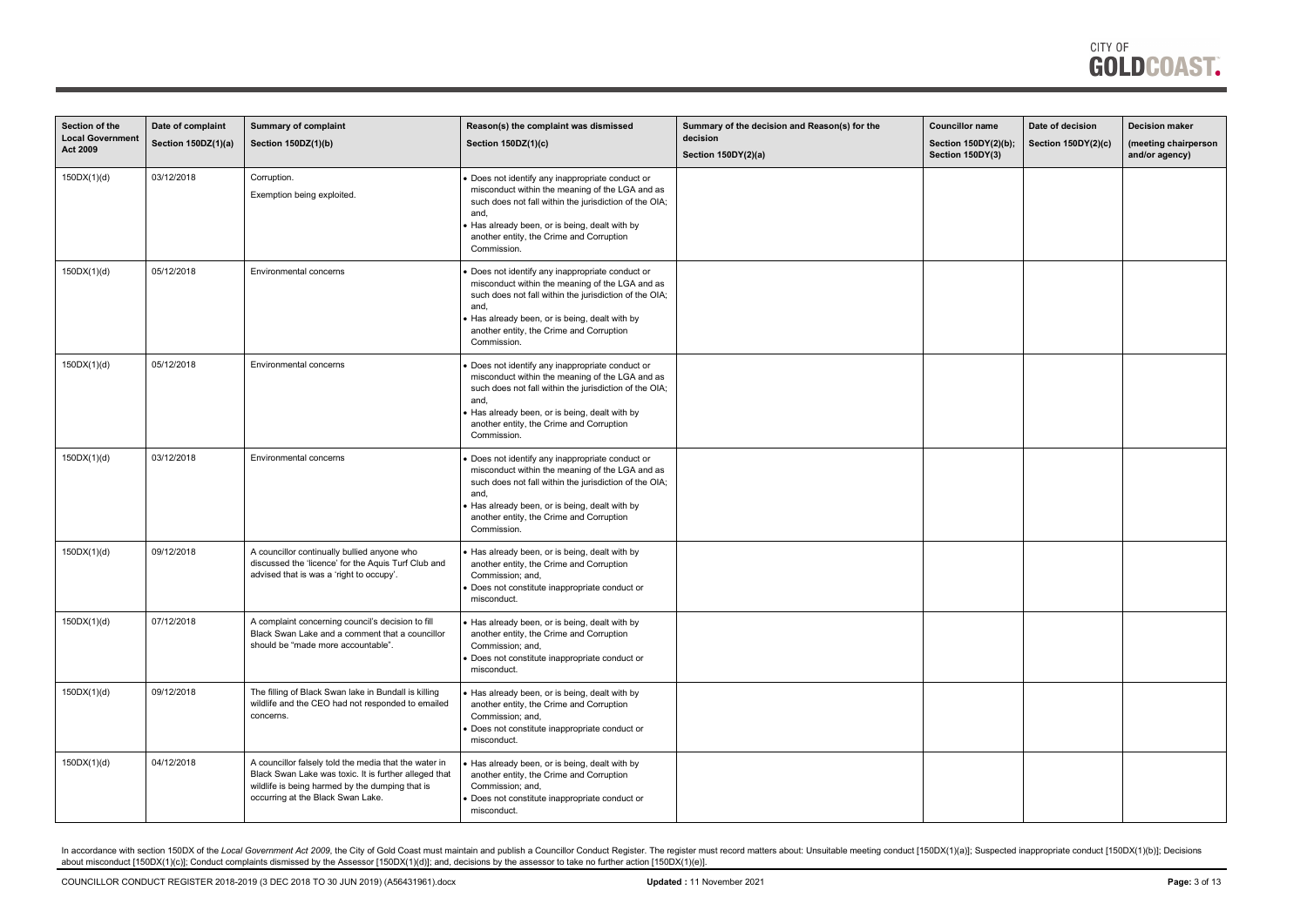

| Section of the<br><b>Local Governmen</b> | Date of complaint   | <b>Summary of complaint</b>                                                                                                                                                                                                                                                                                                                                                                                                                                                                                                                   | Reason(s) the complaint was dismissed                                                                                                                                                                                                                                            | Summary of the decision and Reason(s) for the<br>decision | <b>Councillor name</b>                   | Date of decision           | <b>Decision maker</b>                  |
|------------------------------------------|---------------------|-----------------------------------------------------------------------------------------------------------------------------------------------------------------------------------------------------------------------------------------------------------------------------------------------------------------------------------------------------------------------------------------------------------------------------------------------------------------------------------------------------------------------------------------------|----------------------------------------------------------------------------------------------------------------------------------------------------------------------------------------------------------------------------------------------------------------------------------|-----------------------------------------------------------|------------------------------------------|----------------------------|----------------------------------------|
| <b>Act 2009</b>                          | Section 150DZ(1)(a) | Section 150DZ(1)(b)                                                                                                                                                                                                                                                                                                                                                                                                                                                                                                                           | Section 150DZ(1)(c)                                                                                                                                                                                                                                                              | Section 150DY(2)(a)                                       | Section 150DY(2)(b);<br>Section 150DY(3) | <b>Section 150DY(2)(c)</b> | (meeting chairperson<br>and/or agency) |
| 150DX(1)(d)                              | 04/12/2018          | The CCC is investigating circumstances surrounding<br>conflicts of interest with the Gold Coast Turf Club,<br>including certain councillors. It was further alleged<br>that there were other unspecified conflicts<br>surrounding decisions, including about the Gold<br>Coast Show. There was no consultation with local<br>indigenous families prior to relevant decisions being<br>made and there were breaches committed during<br>development approval by Council when the new<br>development application was prepared and<br>submitted. | Has already been, or is being, dealt with by<br>another entity, the Crime and Corruption<br>Commission; and,<br>Does not constitute inappropriate conduct or<br>misconduct.                                                                                                      |                                                           |                                          |                            |                                        |
| 150DX(1)(d)                              | 04/12/2018          | A councillor was previously an office bearer in the<br>Gold Coast Turf Club and was involved in the vote<br>in relation to the leasing of the area known as Black<br>Swan Lake. It is further alleged that wildlife is being<br>harmed by the dumping that is occurring at the<br>Black Swan Lake.                                                                                                                                                                                                                                            | Has already been, or is being, dealt with by<br>another entity, the Crime and Corruption<br>Commission; and,<br>Does not constitute inappropriate conduct or<br>misconduct.                                                                                                      |                                                           |                                          |                            |                                        |
| 150DX(1)(d)                              | 07/12/2018          | The state government had not stepped in to stop the<br>filling of the Black Swan Lake by the Gold Coast<br>City Council.                                                                                                                                                                                                                                                                                                                                                                                                                      | Has already been, or is being, dealt with by<br>another entity, the Crime and Corruption<br>Commission; and,<br>Does not constitute inappropriate conduct or<br>misconduct.                                                                                                      |                                                           |                                          |                            |                                        |
| 150DX(1)(d)                              | 03/12/2018          | A councillor claims Black Swan Lake is toxic, but<br>workers are not wearing protective work wear.                                                                                                                                                                                                                                                                                                                                                                                                                                            | Does not identify any inappropriate conduct or<br>misconduct within the meaning of the LGA and as<br>such does not fall within the jurisdiction of the OIA;<br>and,<br>Has already been, or is being, dealt with by<br>another entity, the Crime and Corruption<br>Commission.   |                                                           |                                          |                            |                                        |
| 150DX(1)(d)                              | 03/12/2018          | Black Swan Lake - Corruption, violations against<br>order.                                                                                                                                                                                                                                                                                                                                                                                                                                                                                    | Does not identify any inappropriate conduct or<br>misconduct within the meaning of the LGA and as<br>such does not fall within the jurisdiction of the OIA;<br>and,<br>• Has already been, or is being, dealt with by<br>another entity, the Crime and Corruption<br>Commission. |                                                           |                                          |                            |                                        |
| 150DX(1)(d)                              | 04/12/2018          | Allegations relating to the works at Black Swan<br>Lake, in particular that a councillor had a potential<br>conflict of interest in relation to the matter due to<br>financial involvement with the Gold Coast Turf Club.<br>Further expressed concerns about the councillor<br>stating that the lake was toxic and the welfare of the<br>wildlife.                                                                                                                                                                                           | Does not identify any inappropriate conduct or<br>misconduct within the meaning of the LGA and as<br>such does not fall within the jurisdiction of the OIA;<br>and,<br>Has already been, or is being, dealt with by<br>another entity, the Crime and Corruption<br>Commission.   |                                                           |                                          |                            |                                        |
| 150DX(1)(d)                              | 12/12/2018          | Concerns that council was not considering the<br>welfare of wildlife at Black Swan Lake.                                                                                                                                                                                                                                                                                                                                                                                                                                                      | Does not identify any inappropriate conduct or<br>misconduct within the meaning of the LGA and as<br>such does not fall within the jurisdiction of the OIA;<br>and,<br>Has already been, or is being, dealt with by<br>another entity, the Crime and Corruption<br>Commission.   |                                                           |                                          |                            |                                        |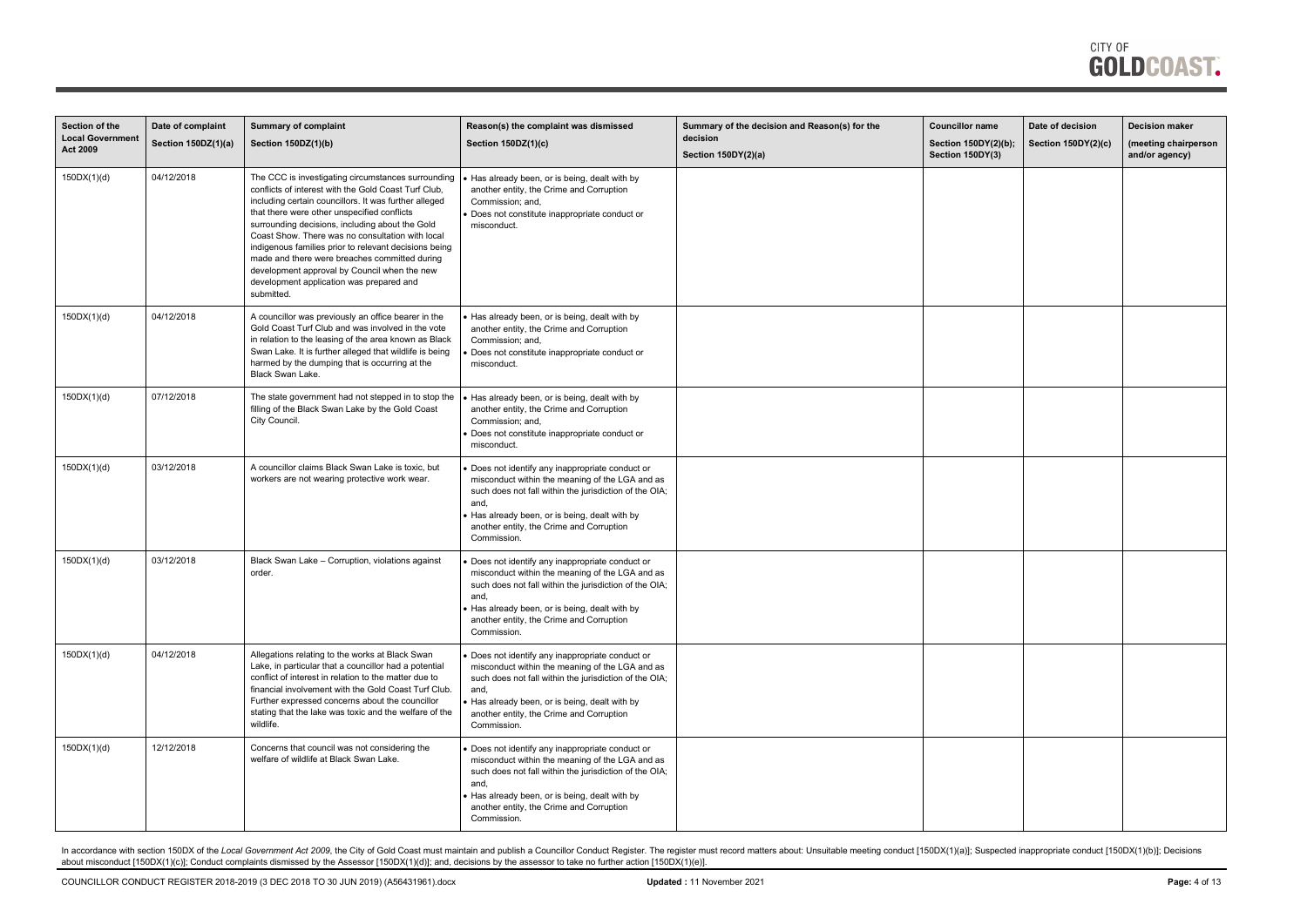| <b>Section of the</b><br><b>Local Government</b><br><b>Act 2009</b> | Date of complaint<br>Section 150DZ(1)(a) | <b>Summary of complaint</b><br>Section 150DZ(1)(b)                                                                                                                                                                                                                                                                                                                                                                                                                            | Reason(s) the complaint was dismissed<br>Section 150DZ(1)(c)                                                                                                                                                                                                                                                                                                                                         | Summary of the decision and Reason(s) for the<br>decision<br>Section 150DY(2)(a)                                                                                                                                                                          | <b>Councillor name</b><br>Section 150DY(2)(b);<br>Section 150DY(3) | Date of decision<br><b>Section 150DY(2)(c)</b> | <b>Decision maker</b><br>(meeting chairperson<br>and/or agency) |
|---------------------------------------------------------------------|------------------------------------------|-------------------------------------------------------------------------------------------------------------------------------------------------------------------------------------------------------------------------------------------------------------------------------------------------------------------------------------------------------------------------------------------------------------------------------------------------------------------------------|------------------------------------------------------------------------------------------------------------------------------------------------------------------------------------------------------------------------------------------------------------------------------------------------------------------------------------------------------------------------------------------------------|-----------------------------------------------------------------------------------------------------------------------------------------------------------------------------------------------------------------------------------------------------------|--------------------------------------------------------------------|------------------------------------------------|-----------------------------------------------------------------|
| 150DX(1)(d)                                                         | 08/12/2018                               | A councillor lied in a public forum in 2016 in saying<br>that Black Swan Lake would be preserved and has<br>now allowed its destruction.                                                                                                                                                                                                                                                                                                                                      | Has already been, or is being, dealt with by<br>another entity, the Crime and Corruption<br>Commission.                                                                                                                                                                                                                                                                                              |                                                                                                                                                                                                                                                           |                                                                    |                                                |                                                                 |
| 150DX(1)(d)                                                         | 11/12/2018                               | Councillors had extremely strong connections with<br>the Gold Coast Turf Club at a time of granting a<br>licence at a price of one dollar per year. The council<br>decision to fill Black Swan Lake was damaging to<br>the environment.                                                                                                                                                                                                                                       | Has already been, or is being, dealt with by<br>another entity, the Crime and Corruption<br>Commission.                                                                                                                                                                                                                                                                                              |                                                                                                                                                                                                                                                           |                                                                    |                                                |                                                                 |
| 150DX(1)(d)                                                         | 07/12/2018                               | A councillor breached value 3 of the Councillors<br>Code of Conduct, through a posting on his<br>Facebook page, by focusing on only one of the two<br>reasons why the CEO decided to not allow a<br>proposed motion for the full Council meeting being<br>held on 7 December 2018. The motion related to an<br>issue with Black Swan Lake works.                                                                                                                              | Has already been, or is being, dealt with by<br>another entity, the Crime and Corruption<br>Commission.                                                                                                                                                                                                                                                                                              |                                                                                                                                                                                                                                                           |                                                                    |                                                |                                                                 |
| 150DX(1)(d)                                                         | 12/12/2018                               | A councillor was not eligible to run for the division<br>because the councillor did not live in that division.                                                                                                                                                                                                                                                                                                                                                                | • The complaint is lacking in substance                                                                                                                                                                                                                                                                                                                                                              |                                                                                                                                                                                                                                                           |                                                                    |                                                |                                                                 |
| 150DX(1)(e)                                                         | 12/12/2018                               | During a council meeting a councillor:<br>Refused a question from another councillor<br>Refused to accept a procedural motion<br>Threatened another councillor                                                                                                                                                                                                                                                                                                                |                                                                                                                                                                                                                                                                                                                                                                                                      | To take no further action pursuant to section 150Y(b)(i) of<br>the Local Government Act 2009.<br>The conduct is not inappropriate conduct or misconduct<br>within the meaning of the Act and as such does not fall<br>within the jurisdiction of the OIA. | Mayor Tom Tate                                                     | 20/12/2018                                     | Office of the<br><b>Independent Assessor</b>                    |
| 150DX(1)(d)                                                         | 17/12/2018                               | Concerns about the environmental damage being<br>done by works at the Black Swan Lake and that a<br>councillor referred to it as a 'toxic borrow pit' when it<br>was not toxic. It was further alleged that the same<br>councillor broke an election promise to save Black<br>Swan Lake. A number of councillors were members<br>of the Turf Club. Coastal Tippers was contracted to<br>do some of the works when that company is linked<br>to the Chairman of the Turf Club. | One or more of the following applies:<br>• The complaint does not identify any inappropriate<br>conduct or misconduct as defined by the Act and<br>is not within the jurisdiction of the OIA; or<br>• The OIA has already dealt with another complaint<br>of a similar nature; or<br>• The complaint has been, or is being, dealt with by<br>another entity, the Crime and Corruption<br>Commission. |                                                                                                                                                                                                                                                           |                                                                    |                                                |                                                                 |
| 150DX(1)(d)                                                         | 17/12/2018                               | During a council meeting a councillor displayed<br>inappropriate meeting conduct by cutting off Mr<br>Ashton, who was providing advice to Council on the<br>works at Black Swan Lake, and telling him to sit<br>down.                                                                                                                                                                                                                                                         | One or more of the following applies:<br>• The complaint does not identify any inappropriate<br>conduct or misconduct as defined by the Act and<br>is not within the jurisdiction of the OIA; or<br>• The OIA has already dealt with another complaint<br>of a similar nature; or<br>• The complaint has been, or is being, dealt with by<br>another entity, the Crime and Corruption<br>Commission. |                                                                                                                                                                                                                                                           |                                                                    |                                                |                                                                 |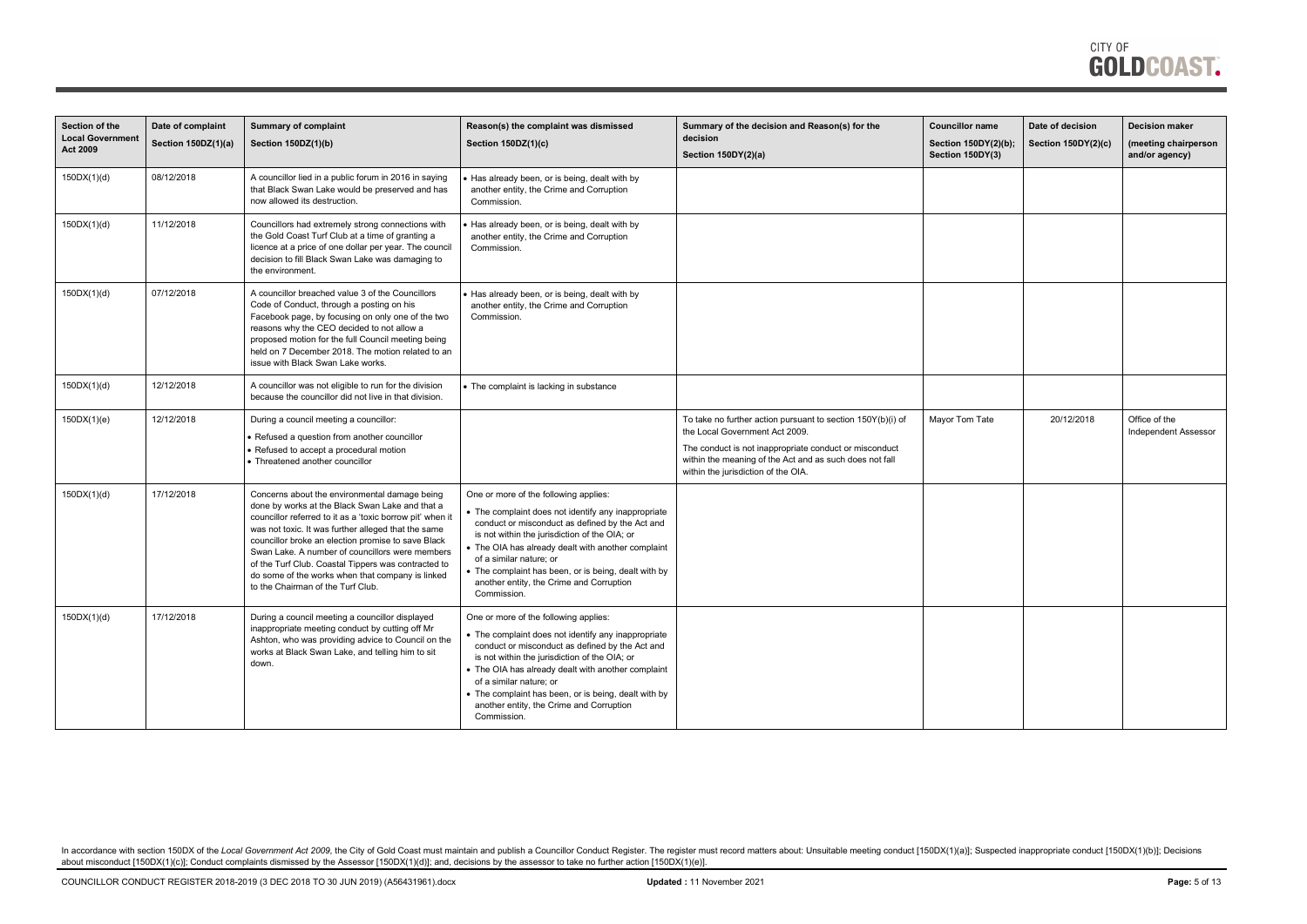COUNCILLOR CONDUCT REGISTER 2018-2019 (3 DEC 2018 TO 30 JUN 2019) (A56431961).docx **Updated :** 11 November 2021 **Page:** 6 of 13

<span id="page-5-0"></span>

| Section of the<br><b>Local Government</b><br><b>Act 2009</b> | Date of complaint<br>Section 150DZ(1)(a) | <b>Summary of complaint</b><br>Section 150DZ(1)(b)                                                                                                                                                                                                                                                   | Reason(s) the complaint was dismissed<br>Section 150DZ(1)(c)                                                                                                                                                                                                                                                                                                                                         | Summary of the decision and Reason(s) for the<br>decision<br>Section 150DY(2)(a)                                                                                                                                         | <b>Councillor name</b><br>Section 150DY(2)(b);<br>Section 150DY(3) | Date of decision<br><b>Section 150DY(2)(c)</b> | <b>Decision maker</b><br>(meeting chairperson<br>and/or agency) |
|--------------------------------------------------------------|------------------------------------------|------------------------------------------------------------------------------------------------------------------------------------------------------------------------------------------------------------------------------------------------------------------------------------------------------|------------------------------------------------------------------------------------------------------------------------------------------------------------------------------------------------------------------------------------------------------------------------------------------------------------------------------------------------------------------------------------------------------|--------------------------------------------------------------------------------------------------------------------------------------------------------------------------------------------------------------------------|--------------------------------------------------------------------|------------------------------------------------|-----------------------------------------------------------------|
| 150DX(1)(d)                                                  | 10/12/2018                               | A councillor misled the public and not considered<br>public concerns in relation to works at Black Swan<br>Lake.                                                                                                                                                                                     | One or more of the following applies:<br>• The complaint does not identify any inappropriate<br>conduct or misconduct as defined by the Act and<br>is not within the jurisdiction of the OIA; or<br>• The OIA has already dealt with another complaint<br>of a similar nature; or<br>• The complaint has been, or is being, dealt with by<br>another entity, the Crime and Corruption<br>Commission. |                                                                                                                                                                                                                          |                                                                    |                                                |                                                                 |
| 150DX(1)(d)                                                  | 15/12/2018                               | A councillor breached local government standards<br>of behaviour in saying 'I don't know what they're<br>dreaming or what they're smoking' when referring to<br>public claims that there were black swans at the<br>lake.                                                                            | One or more of the following applies:<br>• The complaint does not identify any inappropriate<br>conduct or misconduct as defined by the Act and<br>is not within the jurisdiction of the OIA; or<br>• The OIA has already dealt with another complaint<br>of a similar nature; or<br>• The complaint has been, or is being, dealt with by<br>another entity, the Crime and Corruption<br>Commission. |                                                                                                                                                                                                                          | Mayor Tom Tate                                                     |                                                |                                                                 |
| 150DX(1)(d)                                                  | 17/12/2018                               | A councillor stated that the land at the Black Swan<br>Lake was needed for the Gold Coast Show when<br>the Gold Coast Show was no longer held at the site.                                                                                                                                           | One or more of the following applies:<br>• The complaint does not identify any inappropriate<br>conduct or misconduct as defined by the Act and<br>is not within the jurisdiction of the OIA; or<br>• The OIA has already dealt with another complaint<br>of a similar nature; or<br>• The complaint has been, or is being, dealt with by<br>another entity, the Crime and Corruption<br>Commission. |                                                                                                                                                                                                                          |                                                                    |                                                |                                                                 |
| 150DX(1)(e)                                                  | 13/12/2018                               | A councillor breached the External Communication<br>Policy by making a false statement in a media<br>release.                                                                                                                                                                                        |                                                                                                                                                                                                                                                                                                                                                                                                      | To take no further action pursuant to section 150Y(b)(iii) of<br>the Local Government Act 2009.<br>The statement was technically accurate and further action<br>would be an unjustifiable use of resources. <sup>1</sup> | Mayor Tom Tate                                                     | 24/12/2018                                     | Office of the<br><b>Independent Assessor</b>                    |
| 150DX(1)(d)                                                  | 08/12/2018                               | With respect to the Black Swan Lake works,<br>councillors:<br>did not follow protocols<br>did not take the wishes of the community into<br>consideration<br>failed to consult with the community<br>failed to consult indigenous elders with concerns<br>about the lake area containing burial sites | The conduct complained of:<br>does not amount to a suspicion of inappropriate<br>conduct or misconduct; or<br>it has already been, or is being, dealt with by<br>another entity the Crime and Corruption<br>Commission.                                                                                                                                                                              |                                                                                                                                                                                                                          |                                                                    |                                                |                                                                 |
| 150DX(1)(d)                                                  | 10/12/2018                               | A councillor breached provisions of the Local<br>Government Act 2009 in the wording of an email.                                                                                                                                                                                                     | The information provided to the Assessor did not<br>show that the councillor was involved in the email.<br>The email was sent by an employee.                                                                                                                                                                                                                                                        |                                                                                                                                                                                                                          | Mayor Tom Tate                                                     |                                                |                                                                 |

<sup>&</sup>lt;sup>1</sup> Amended on 17 January 2018 at the request of the Independent Assessor to more accurately reflect the reason for the decision made on 24 December 2018.

In accordance with section 150DX of the Local Government Act 2009, the City of Gold Coast must maintain and publish a Councillor Conduct Register. The register must record matters about: Unsuitable meeting conduct [150DX(1 about misconduct [150DX(1)(c)]; Conduct complaints dismissed by the Assessor [150DX(1)(d)]; and, decisions by the assessor to take no further action [150DX(1)(e)].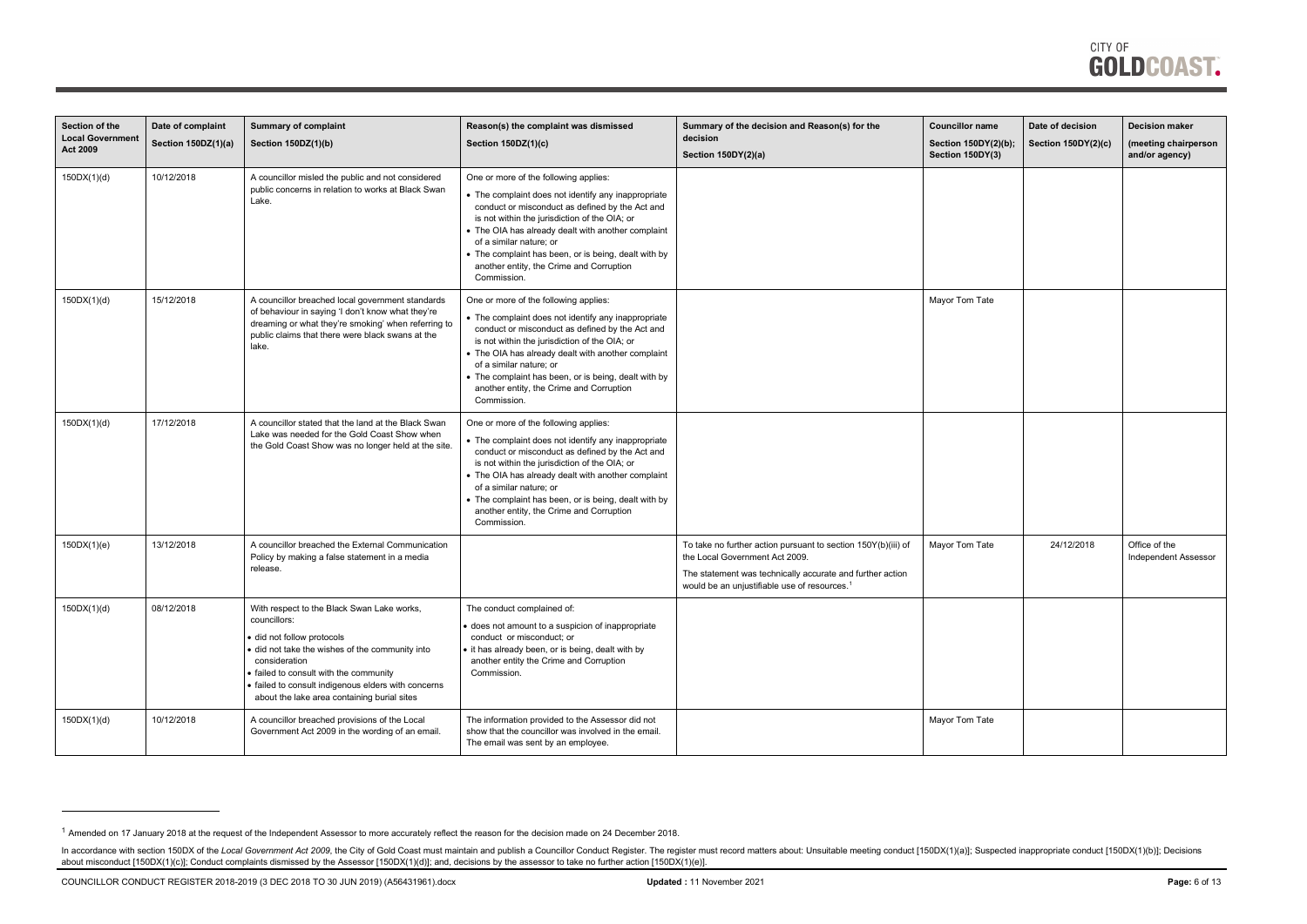| Section of the<br><b>Local Government</b> | Date of complaint<br>Section 150DZ(1)(a) | <b>Summary of complaint</b><br>Section 150DZ(1)(b)                                                                                                                                                                                                                                                                                                        | Reason(s) the complaint was dismissed<br>Section 150DZ(1)(c)                                                                                                                                                              | Summary of the decision and Reason(s) for the<br>decision | <b>Councillor name</b><br>Section 150DY(2)(b); | Date of decision<br>Section 150DY(2)(c) | <b>Decision maker</b><br>(meeting chairperson |
|-------------------------------------------|------------------------------------------|-----------------------------------------------------------------------------------------------------------------------------------------------------------------------------------------------------------------------------------------------------------------------------------------------------------------------------------------------------------|---------------------------------------------------------------------------------------------------------------------------------------------------------------------------------------------------------------------------|-----------------------------------------------------------|------------------------------------------------|-----------------------------------------|-----------------------------------------------|
| <b>Act 2009</b>                           |                                          |                                                                                                                                                                                                                                                                                                                                                           |                                                                                                                                                                                                                           | Section 150DY(2)(a)                                       | Section 150DY(3)                               |                                         | and/or agency)                                |
| 150DX(1)(d)                               | 13/12/2018                               | A councillor breached his duty to constituents with<br>regards to transparent governance and effective<br>community engagement.<br>Council exercised discretion to allow the<br>development of unsuitable activities in residential<br>areas<br>Council regularly approved developments in<br>excess of height limits without community<br>consultation   | The jurisdiction of the OIA deals with complaints<br>about Councillor conduct, whereas the subject of the<br>complaint was a series of decisions made by the<br>local government in relation to development<br>approvals. |                                                           |                                                |                                         |                                               |
| 150DX(1)(d)                               | 13/12/2018                               | A councillor breached her duty to constituents with<br>regards to transparent governance and effective<br>community engagement.<br>Council exercised discretion to allow the<br>development of unsuitable activities in residential<br>areas<br>Council regularly approved developments in<br>excess of height limits without community<br>consultation   | The jurisdiction of the OIA deals with complaints<br>about Councillor conduct, whereas the subject of the<br>complaint was a series of decisions made by the<br>local government in relation to development<br>approvals. |                                                           |                                                |                                         |                                               |
| 150DX(1)(d)                               | 13/12/2018                               | A councillor breached his duty to constituents with<br>regards to transparent governance and effective<br>community engagement.<br>Council exercised discretion to allow the<br>development of unsuitable activities in residential<br>areas<br>Council regularly approved developments in<br>excess of height limits without community<br>consultation   | The jurisdiction of the OIA deals with complaints<br>about Councillor conduct, whereas the subject of the<br>complaint was a series of decisions made by the<br>local government in relation to development<br>approvals. |                                                           |                                                |                                         |                                               |
| 150DX(1)(d)                               | 13/12/2018                               | A councillor breached his duty to constituents with<br>regards to transparent governance and effective<br>community engagement.<br>Council exercised discretion to allow the<br>development of unsuitable activities in residential<br>areas<br>• Council regularly approved developments in<br>excess of height limits without community<br>consultation | The jurisdiction of the OIA deals with complaints<br>about Councillor conduct, whereas the subject of the<br>complaint was a series of decisions made by the<br>local government in relation to development<br>approvals. |                                                           |                                                |                                         |                                               |
| 150DX(1)(d)                               | 13/12/2018                               | • A councillor breached her duty to constituents with<br>regards to transparent governance and effective<br>community engagement.<br>Council exercised discretion to allow the<br>development of unsuitable activities in residential<br>areas<br>Council regularly approved developments in<br>excess of height limits without community<br>consultation | The jurisdiction of the OIA deals with complaints<br>about Councillor conduct, whereas the subject of the<br>complaint was a series of decisions made by the<br>local government in relation to development<br>approvals. |                                                           |                                                |                                         |                                               |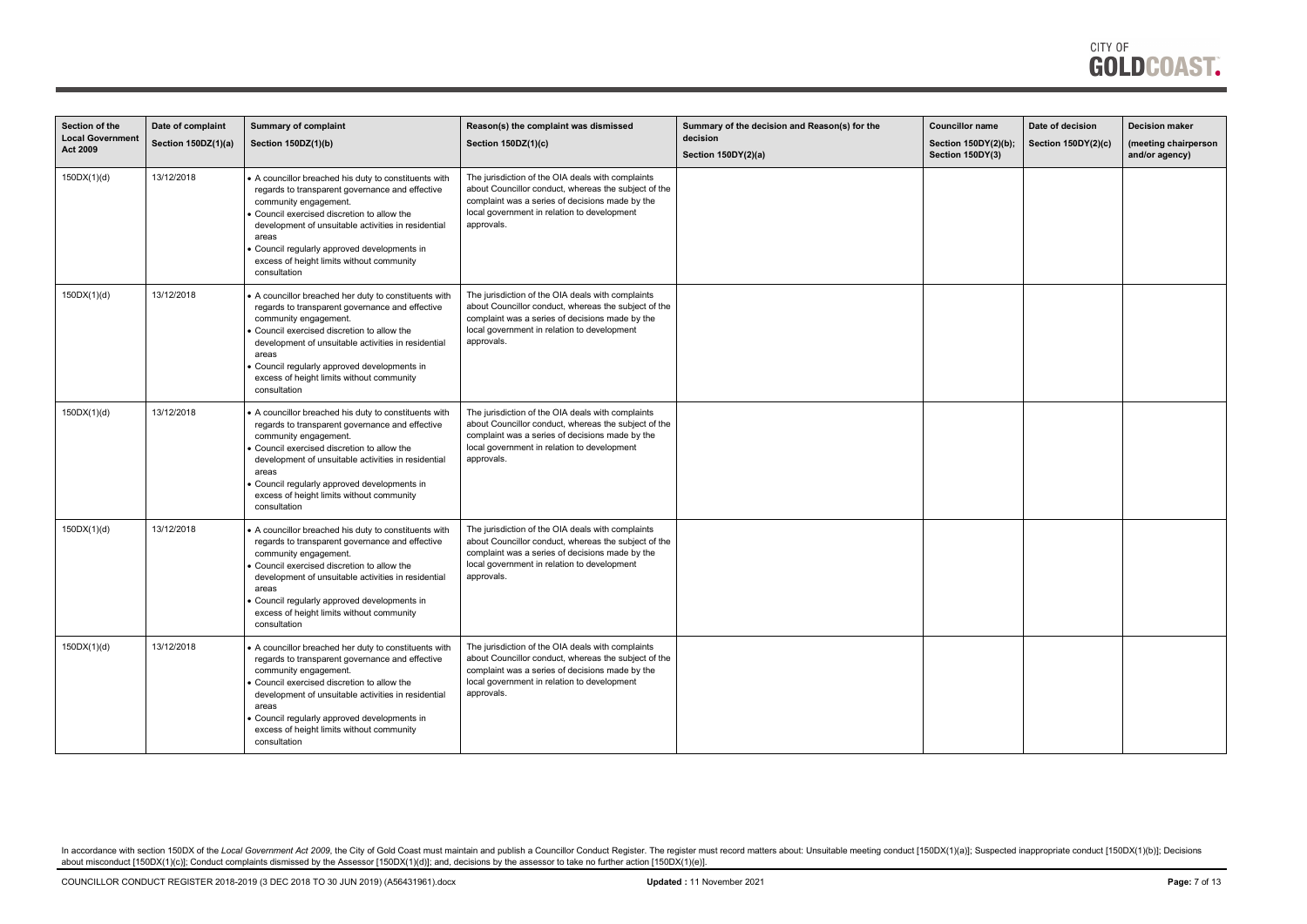| Section of the<br><b>Local Government</b><br><b>Act 2009</b> | Date of complaint<br>Section 150DZ(1)(a) | <b>Summary of complaint</b><br>Section 150DZ(1)(b)                                                                                                                                                                                                                                                                                                        | Reason(s) the complaint was dismissed<br>Section 150DZ(1)(c)                                                                                                                                                              | Summary of the decision and Reason(s) for the<br>decision | <b>Councillor name</b><br>Section 150DY(2)(b); | Date of decision<br>Section 150DY(2)(c) | <b>Decision maker</b><br>(meeting chairperson |
|--------------------------------------------------------------|------------------------------------------|-----------------------------------------------------------------------------------------------------------------------------------------------------------------------------------------------------------------------------------------------------------------------------------------------------------------------------------------------------------|---------------------------------------------------------------------------------------------------------------------------------------------------------------------------------------------------------------------------|-----------------------------------------------------------|------------------------------------------------|-----------------------------------------|-----------------------------------------------|
|                                                              |                                          |                                                                                                                                                                                                                                                                                                                                                           |                                                                                                                                                                                                                           | Section 150DY(2)(a)                                       | Section 150DY(3)                               |                                         | and/or agency)                                |
| 150DX(1)(d)                                                  | 13/12/2018                               | A councillor breached his duty to constituents with<br>regards to transparent governance and effective<br>community engagement.<br>Council exercised discretion to allow the<br>development of unsuitable activities in residential<br>areas<br>Council regularly approved developments in<br>excess of height limits without community<br>consultation   | The jurisdiction of the OIA deals with complaints<br>about Councillor conduct, whereas the subject of the<br>complaint was a series of decisions made by the<br>local government in relation to development<br>approvals. |                                                           |                                                |                                         |                                               |
| 150DX(1)(d)                                                  | 13/12/2018                               | A councillor breached her duty to constituents with<br>regards to transparent governance and effective<br>community engagement.<br>Council exercised discretion to allow the<br>development of unsuitable activities in residential<br>areas<br>Council regularly approved developments in<br>excess of height limits without community<br>consultation   | The jurisdiction of the OIA deals with complaints<br>about Councillor conduct, whereas the subject of the<br>complaint was a series of decisions made by the<br>local government in relation to development<br>approvals. |                                                           |                                                |                                         |                                               |
| 150DX(1)(d)                                                  | 13/12/2018                               | A councillor breached his duty to constituents with<br>regards to transparent governance and effective<br>community engagement.<br>Council exercised discretion to allow the<br>development of unsuitable activities in residential<br>areas<br>Council regularly approved developments in<br>excess of height limits without community<br>consultation   | The jurisdiction of the OIA deals with complaints<br>about Councillor conduct, whereas the subject of the<br>complaint was a series of decisions made by the<br>local government in relation to development<br>approvals. |                                                           |                                                |                                         |                                               |
| 150DX(1)(d)                                                  | 13/12/2018                               | A councillor breached his duty to constituents with<br>regards to transparent governance and effective<br>community engagement.<br>Council exercised discretion to allow the<br>development of unsuitable activities in residential<br>areas<br>• Council regularly approved developments in<br>excess of height limits without community<br>consultation | The jurisdiction of the OIA deals with complaints<br>about Councillor conduct, whereas the subject of the<br>complaint was a series of decisions made by the<br>local government in relation to development<br>approvals. |                                                           |                                                |                                         |                                               |
| 150DX(1)(d)                                                  | 13/12/2018                               | • A councillor breached his duty to constituents with<br>regards to transparent governance and effective<br>community engagement.<br>Council exercised discretion to allow the<br>development of unsuitable activities in residential<br>areas<br>Council regularly approved developments in<br>excess of height limits without community<br>consultation | The jurisdiction of the OIA deals with complaints<br>about Councillor conduct, whereas the subject of the<br>complaint was a series of decisions made by the<br>local government in relation to development<br>approvals. |                                                           |                                                |                                         |                                               |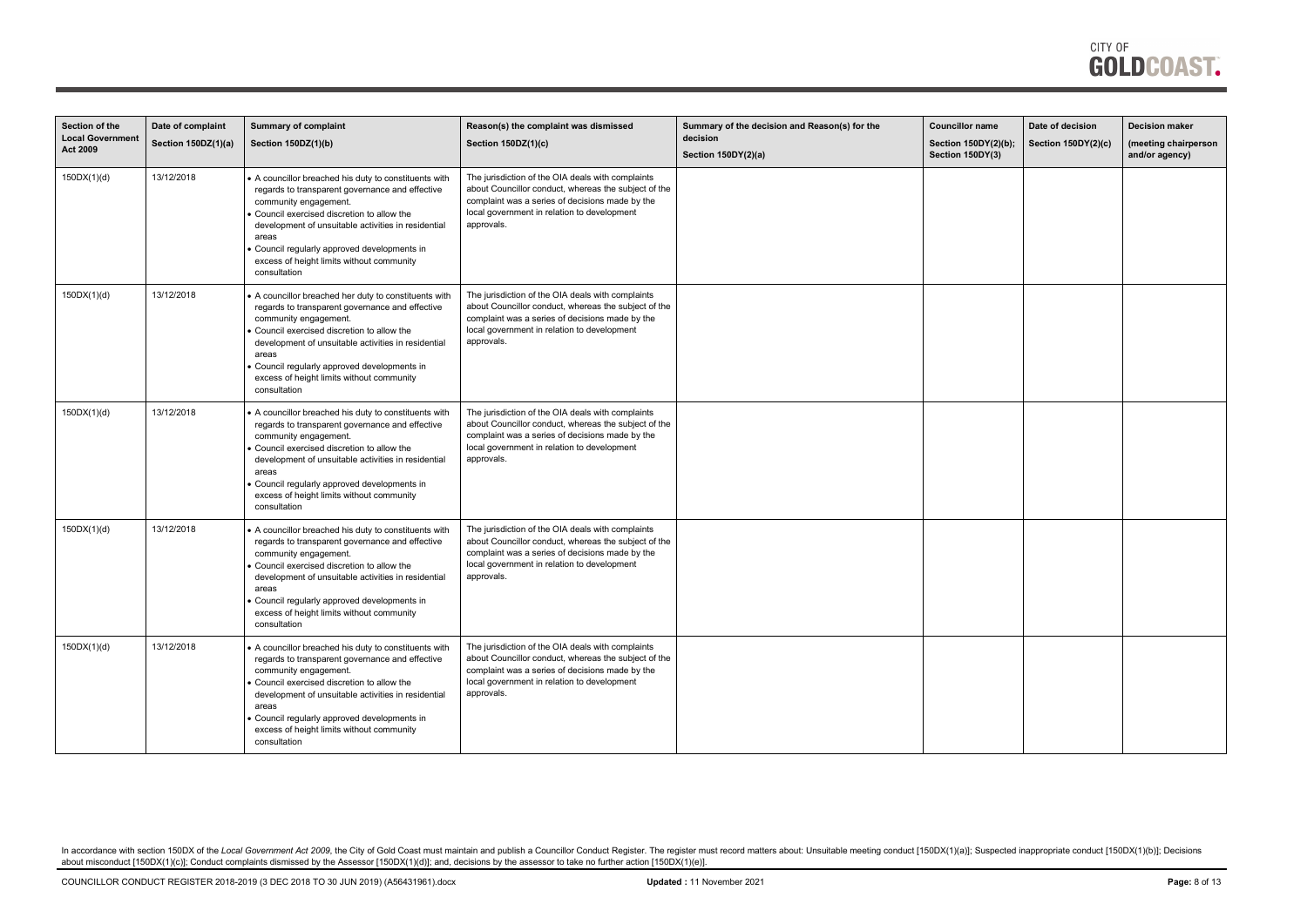

| Section of the<br><b>Local Government</b><br><b>Act 2009</b> | Date of complaint<br>Section 150DZ(1)(a) | <b>Summary of complaint</b><br>Section 150DZ(1)(b)                                                                                                                                                                                                                                                                                                          | Reason(s) the complaint was dismissed<br>Section 150DZ(1)(c)                                                                                                                                                                                   | Summary of the decision and Reason(s) for the<br>decision<br>Section 150DY(2)(a) | <b>Councillor name</b><br>Section 150DY(2)(b);<br>Section 150DY(3) | Date of decision<br>Section 150DY(2)(c) | <b>Decision maker</b><br>(meeting chairperson<br>and/or agency) |
|--------------------------------------------------------------|------------------------------------------|-------------------------------------------------------------------------------------------------------------------------------------------------------------------------------------------------------------------------------------------------------------------------------------------------------------------------------------------------------------|------------------------------------------------------------------------------------------------------------------------------------------------------------------------------------------------------------------------------------------------|----------------------------------------------------------------------------------|--------------------------------------------------------------------|-----------------------------------------|-----------------------------------------------------------------|
| 150DX(1)(d)                                                  | 13/12/2018                               | • A councillor breached his duty to constituents with<br>regards to transparent governance and effective<br>community engagement.<br>Council exercised discretion to allow the<br>development of unsuitable activities in residential<br>areas<br>Council regularly approved developments in<br>excess of height limits without community<br>consultation   | The jurisdiction of the OIA deals with complaints<br>about Councillor conduct, whereas the subject of the<br>complaint was a series of decisions made by the<br>local government in relation to development<br>approvals.                      |                                                                                  |                                                                    |                                         |                                                                 |
| 150DX(1)(d)                                                  | 13/12/2018                               | A councillor breached his duty to constituents with<br>regards to transparent governance and effective<br>community engagement.<br>Council exercised discretion to allow the<br>development of unsuitable activities in residential<br>areas<br>Council regularly approved developments in<br>excess of height limits without community<br>consultation     | The jurisdiction of the OIA deals with complaints<br>about Councillor conduct, whereas the subject of the<br>complaint was a series of decisions made by the<br>local government in relation to development<br>approvals.                      |                                                                                  |                                                                    |                                         |                                                                 |
| 150DX(1)(d)                                                  | 13/12/2018                               | • A councillor breached her duty to constituents with<br>regards to transparent governance and effective<br>community engagement.<br>Council exercised discretion to allow the<br>development of unsuitable activities in residential<br>areas<br>Council regularly approved developments in<br>excess of height limits without community<br>consultation   | The jurisdiction of the OIA deals with complaints<br>about Councillor conduct, whereas the subject of the<br>complaint was a series of decisions made by the<br>local government in relation to development<br>approvals.                      |                                                                                  |                                                                    |                                         |                                                                 |
| 150DX(1)(d)                                                  | 13/12/2018                               | • A councillor breached her duty to constituents with<br>regards to transparent governance and effective<br>community engagement.<br>Council exercised discretion to allow the<br>development of unsuitable activities in residential<br>areas<br>• Council regularly approved developments in<br>excess of height limits without community<br>consultation | The jurisdiction of the OIA deals with complaints<br>about Councillor conduct, whereas the subject of the<br>complaint was a series of decisions made by the<br>local government in relation to development<br>approvals.                      |                                                                                  |                                                                    |                                         |                                                                 |
| 150DX(1)(d)                                                  | 13/12/2018                               | • A councillor breached her duty to constituents with<br>regards to transparent governance and effective<br>community engagement.<br>Council exercised discretion to allow the<br>development of unsuitable activities in residential<br>areas<br>Council regularly approved developments in<br>excess of height limits without community<br>consultation   | The jurisdiction of the OIA deals with complaints<br>about Councillor conduct, whereas the subject of the<br>complaint was a series of decisions made by the<br>local government in relation to development<br>approvals.                      |                                                                                  |                                                                    |                                         |                                                                 |
| 150DX(1)(d)                                                  | 24/12/2018                               | A councillor banned an individual from the<br>councillor's social media site.                                                                                                                                                                                                                                                                               | Dealing with the complaint would not be in the public<br>interest, and it would be an unjustifiable use of<br>resources. There was evidence that the banned<br>individual used threatening language to the<br>councillor prior to the banning. |                                                                                  | Mayor Tom Tate                                                     |                                         |                                                                 |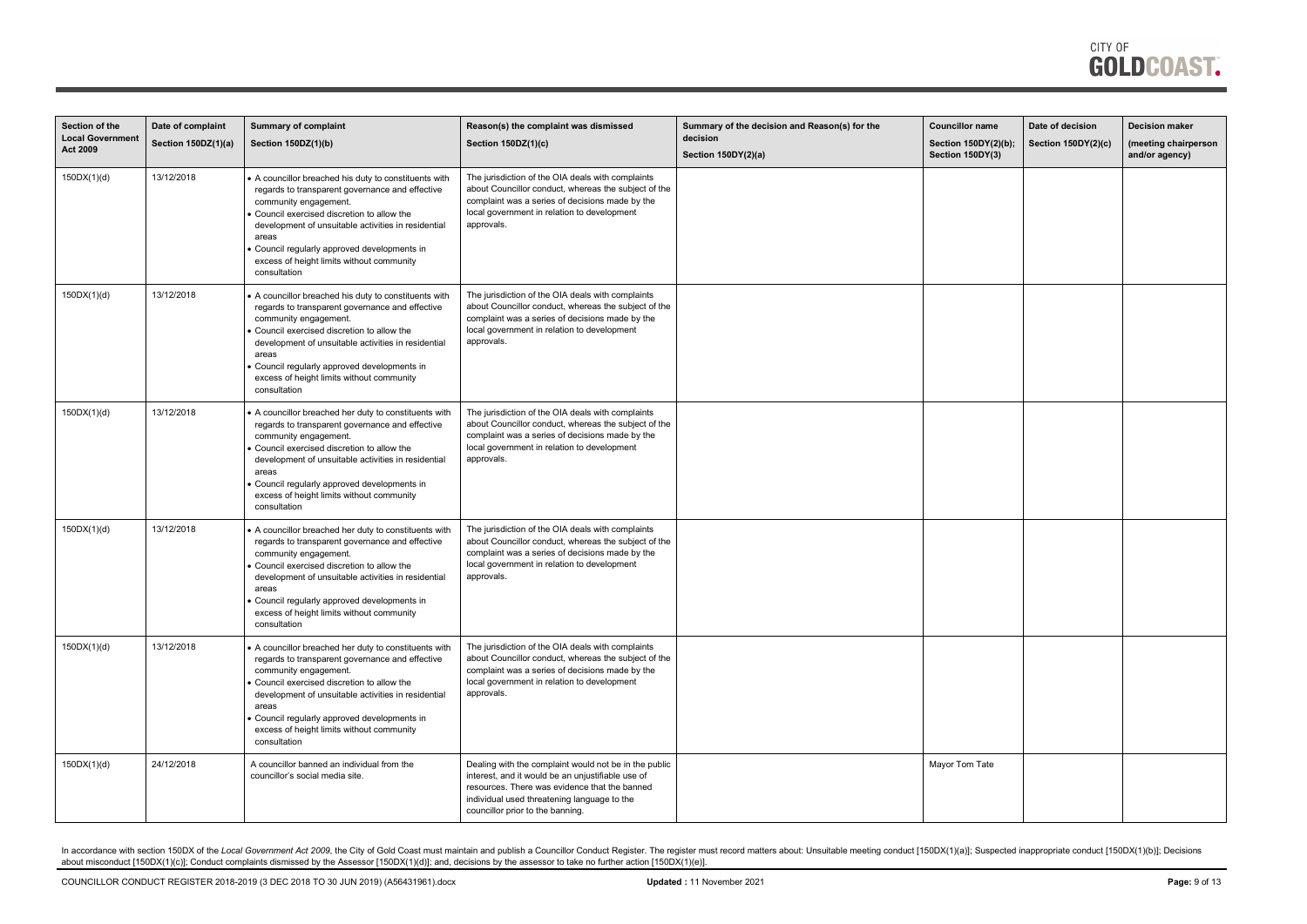| Section of the                            | Date of complaint   | <b>Summary of complaint</b>                                                                                                                                                                                                                                                                                                                        | Reason(s) the complaint was dismissed                                                                                                                                                                                                                                                                                                                   | Summary of the decision and Reason(s) for the                                                                                                                                                                                                                                                                                                                                                                                                                                                                               | <b>Councillor name</b>                   | Date of decision    | <b>Decision maker</b>                        |
|-------------------------------------------|---------------------|----------------------------------------------------------------------------------------------------------------------------------------------------------------------------------------------------------------------------------------------------------------------------------------------------------------------------------------------------|---------------------------------------------------------------------------------------------------------------------------------------------------------------------------------------------------------------------------------------------------------------------------------------------------------------------------------------------------------|-----------------------------------------------------------------------------------------------------------------------------------------------------------------------------------------------------------------------------------------------------------------------------------------------------------------------------------------------------------------------------------------------------------------------------------------------------------------------------------------------------------------------------|------------------------------------------|---------------------|----------------------------------------------|
| <b>Local Governmen</b><br><b>Act 2009</b> | Section 150DZ(1)(a) | Section 150DZ(1)(b)                                                                                                                                                                                                                                                                                                                                | Section 150DZ(1)(c)                                                                                                                                                                                                                                                                                                                                     | decision<br>Section 150DY(2)(a)                                                                                                                                                                                                                                                                                                                                                                                                                                                                                             | Section 150DY(2)(b);<br>Section 150DY(3) | Section 150DY(2)(c) | (meeting chairperson<br>and/or agency)       |
| 150DX(1)(e)                               | 21/12/2018          | A councillor misused his authority by formally<br>counselling another councillor regarding an event<br>involving the other councillor.                                                                                                                                                                                                             |                                                                                                                                                                                                                                                                                                                                                         | To take no further action pursuant to section 150Y(b)(i) of<br>the Local Government Act 2009.<br>• The complaint did not identify inappropriate conduct or<br>misconduct.<br>At the time of the alleged inappropriate conduct there was<br>no relevant policy or code of conduct regulating such<br>conduct. The outcome of this complaint may have been<br>different if the current Councillor Code of Conduct was in<br>operation at the time.                                                                            |                                          | 22/01/2019          | Office of the<br><b>Independent Assessor</b> |
| 150DX(1)(d)                               | 15/01/2019          | A councillor lied in a statement to the media about<br>their alleged involvement in a major fraud prior to<br>the councillor's election.                                                                                                                                                                                                           | Dealing with the complaint would be an<br>unjustifiable use of resources.<br>The subject of the media report, and the comments<br>attributed to the councillor, predated and/or were<br>unrelated to the councillor's responsibilities.<br>The media report indicated that the matter has<br>been brought to the attention of the Queensland<br>Police. |                                                                                                                                                                                                                                                                                                                                                                                                                                                                                                                             | Mayor Tom Tate                           |                     |                                              |
| 150DX(1)(e)                               | 04/02/2019          | A councillor knowingly misled the public in claiming<br>that the actions of another councillor breached<br>code of conduct provisions, when there was no<br>code of conduct in place at the time of the actions.                                                                                                                                   |                                                                                                                                                                                                                                                                                                                                                         | To take no further action pursuant to section 150Y(b)(iii) of<br>the Local Government Act 2009.<br>There was no code of conduct applicable to the other<br>councillor's actions. Upon investigation it was found that<br>even if there were a code of conduct in place, the actions<br>complained of were more serious than a code of conduct<br>breach, and the councillor had already been penalised for<br>those actions by the regulatory body.<br>Taking further action would be an unjustifiable use of<br>resources. |                                          | 06/02/2019          | Office of the<br><b>Independent Assessor</b> |
| 150DX(1)(e)                               | 31/01/2019          | An abuse of power occurred when a councillor<br>issued a reprimand and statement of reasons<br>against another councillor because the councillor<br>who issued the reprimand:<br>was not the decision-maker and was not<br>authorised to deal with the matter; and<br>• was aware that the correct authority had already<br>dealt with the matter. |                                                                                                                                                                                                                                                                                                                                                         | To take no further action pursuant to section 150Y(b)(i) of<br>the Local Government Act 2009.<br>• At the time the councillor issued the reprimand there was<br>no code of conduct applicable to the councillor's actions,<br>therefore the conduct did not breach a standard at the time<br>it happened.<br>• The conduct is not misconduct.                                                                                                                                                                               | Mayor Tom Tate                           | 14/02/2019          | Office of the<br><b>Independent Assessor</b> |
| 150DX(1)(d)                               | 11/02/2019          | All councillors failed to consider public objections to<br>the work at Black Swan Lake, including licence<br>conditions for the Gold Coast Turf Club, flood<br>mitigation concerns, and environmental impacts.                                                                                                                                     | • The complaint related to decisions of Council<br>rather than the individual conduct of councillors.<br>The complaint does not identify any inappropriate<br>conduct or misconduct within the meaning of the<br>Local Government Act 2009 and as such does not<br>fall within the jurisdiction of the OIA.                                             |                                                                                                                                                                                                                                                                                                                                                                                                                                                                                                                             |                                          |                     |                                              |
| 150DX(1)(d)                               | 30/01/2019          | Nine current councillors and four former councillors<br>engaged in inappropriate conduct or misconduct<br>when they voted in favour of a redevelopment<br>approval in 2013.                                                                                                                                                                        | The complaint relates to historical matter that was<br>investigated by other agencies and/or has been the<br>subject of action in the Planning and Environment<br>Court.<br>Further investigation of the complaint is not a<br>justifiable use of resources.                                                                                            |                                                                                                                                                                                                                                                                                                                                                                                                                                                                                                                             |                                          |                     |                                              |
| 150DX(1)(d)                               | 15/02/2019          | A councillor stated in a local newspaper that a<br>member of the public made racist comments<br>online.                                                                                                                                                                                                                                            | The complaint is lacking in substance.                                                                                                                                                                                                                                                                                                                  |                                                                                                                                                                                                                                                                                                                                                                                                                                                                                                                             | Mayor Tom Tate                           |                     |                                              |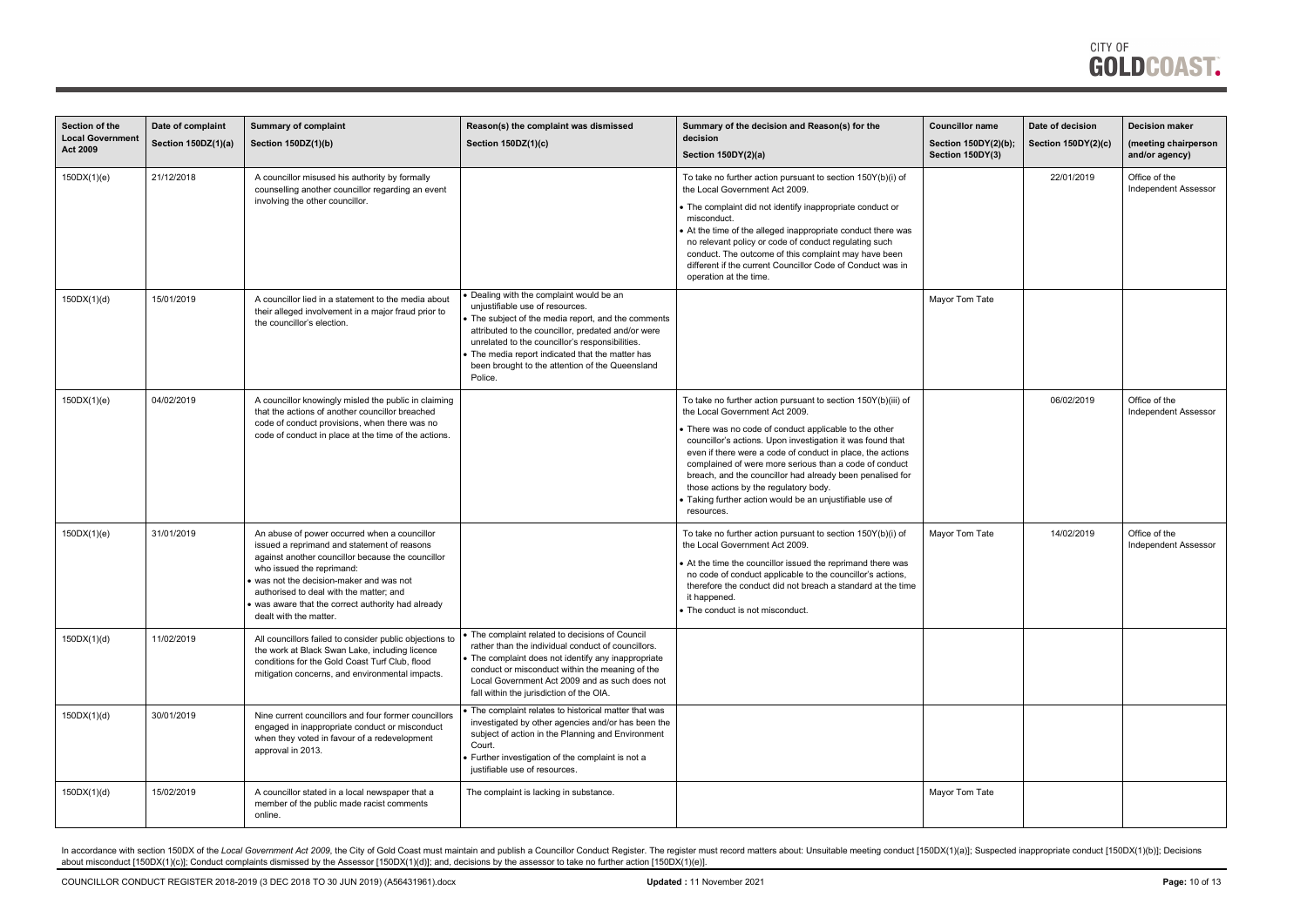| Section of the<br><b>Local Government</b><br>Act 2009 | Date of complaint<br>Section 150DZ(1)(a) | <b>Summary of complaint</b><br>Section 150DZ(1)(b)                                                                                                                                                                                | Reason(s) the complaint was dismissed<br>Section 150DZ(1)(c)                                                                                                                                                                                                                                                                                                                                                                                                                  | Summary of the decision and Reason(s) for the<br>decision<br>Section 150DY(2)(a)                                                                                                                                                                                                                                                                                                                                                   | <b>Councillor name</b><br>Section 150DY(2)(b);<br>Section 150DY(3) | Date of decision<br>Section 150DY(2)(c) | <b>Decision maker</b><br>(meeting chairperson<br>and/or agency) |
|-------------------------------------------------------|------------------------------------------|-----------------------------------------------------------------------------------------------------------------------------------------------------------------------------------------------------------------------------------|-------------------------------------------------------------------------------------------------------------------------------------------------------------------------------------------------------------------------------------------------------------------------------------------------------------------------------------------------------------------------------------------------------------------------------------------------------------------------------|------------------------------------------------------------------------------------------------------------------------------------------------------------------------------------------------------------------------------------------------------------------------------------------------------------------------------------------------------------------------------------------------------------------------------------|--------------------------------------------------------------------|-----------------------------------------|-----------------------------------------------------------------|
| 150DX(1)(d)                                           | 26/02/2019                               | A councillor claimed to have self-funded their<br>election campaign, but received a \$10,000<br>donation from a developer.                                                                                                        | • The donation was declared to the Queensland<br>Electoral Commission.<br>There was no clear evidence about where or when<br>the comment about self-funding was made.<br>Further dealing with the complaint would be an<br>unjustifiable use of resources.                                                                                                                                                                                                                    |                                                                                                                                                                                                                                                                                                                                                                                                                                    |                                                                    |                                         |                                                                 |
| 150DX(1)(d)                                           | 15/02/2019                               | During a council meeting three councillors were<br>part of an offensive and inappropriate discussion in<br>respect of another councillor.                                                                                         | The conduct does not constitute inappropriate<br>conduct or misconduct as defined in the Local<br>Government Act 2009.<br>The conduct is potentially unsuitable meeting<br>conduct which is outside the jurisdiction of the OIA.<br>The chairperson of the meeting deals with<br>unsuitable meeting conduct.                                                                                                                                                                  |                                                                                                                                                                                                                                                                                                                                                                                                                                    |                                                                    |                                         |                                                                 |
| 150DX(1)(d)                                           | 15/02/2019                               | During a council meeting a councillor made an<br>inappropriate comment.                                                                                                                                                           | The conduct does not constitute inappropriate<br>conduct or misconduct as defined in the Local<br>Government Act 2009.<br>The conduct is potentially unsuitable meeting<br>conduct.                                                                                                                                                                                                                                                                                           |                                                                                                                                                                                                                                                                                                                                                                                                                                    | Mayor Tom Tate                                                     |                                         |                                                                 |
| 150DX(1)(e)                                           | 31/12/2018                               | A councillor failed to disclose a conflict of interest<br>involving an employee working in the councillor's<br>office. It was alleged the employee was previously<br>employed by a person connected to a development<br>proposal. |                                                                                                                                                                                                                                                                                                                                                                                                                                                                               | To take no further action pursuant to section 150Y(b)(i) of<br>the Local Government Act 2009.<br>• There was no evidence of a recent connection between the<br>employee and the previous employer.<br>• The councillor took action to remove the employee from<br>the development proposal.<br>• There was no conflict of interest on the part of the<br>councillor.<br>• The conduct was not inappropriate conduct or misconduct. | Mayor Tom Tate                                                     | 19/03/2019                              | Office of the<br><b>Independent Assessor</b>                    |
| 150DX(1)(d)                                           | 08/12/2018                               | The complaint related to the conduct of a single<br>councillor and alleged elections donations received<br>prior to the councillor's election to council had been<br>omitted from the councillor's register of interests          | The OIA decided to take no further action about the<br>conduct of the councillor pursuant to Section<br>150(c)(i) of the Local Government Act 2009 on the<br>basis it would not be in the public interest to<br>continue the investigation as the councillor promptly<br>amended their register of interests when the issue<br>was raised with them and the election donations had<br>been declared publicly on the Electoral Commission<br>of Queensland website since 2016. |                                                                                                                                                                                                                                                                                                                                                                                                                                    |                                                                    |                                         |                                                                 |
| 150DX(1)(e)                                           | 01/04/2019                               | It is alleged that during a media interview on 28<br>March 2019, a councillor made comments<br>regarding complaints lacking substance and<br>ongoing disputes between the councillor and<br>regulatory authorities.               |                                                                                                                                                                                                                                                                                                                                                                                                                                                                               | To take no further action pursuant to section 150Y(b)(i) of<br>the Local Government Act 2009.<br>The OIA decided to take no further action on the basis that<br>the comments made by the councillor did not constitute<br>inappropriate conduct or misconduct within the meaning of<br>the Local Government Act 2009.                                                                                                              | Mayor Tom Tate                                                     | 12/04/2019                              | Office of the<br><b>Independent Assessor</b>                    |
| 150DX(1)(d)                                           | 04/04/2019                               | It was alleged that a councillor made inappropriate<br>comments in the media about investigations being<br>undertaken by the Queensland Crime and<br>Corruption Commission.                                                       | The OIA delegate made the decision to dismiss the<br>complaint as per Section 150X(a)(ii) of the Local<br>Government Act 2009, i.e. the conduct does not<br>constitute inappropriate conduct or misconduct.                                                                                                                                                                                                                                                                   |                                                                                                                                                                                                                                                                                                                                                                                                                                    | Mayor Tom Tate                                                     |                                         |                                                                 |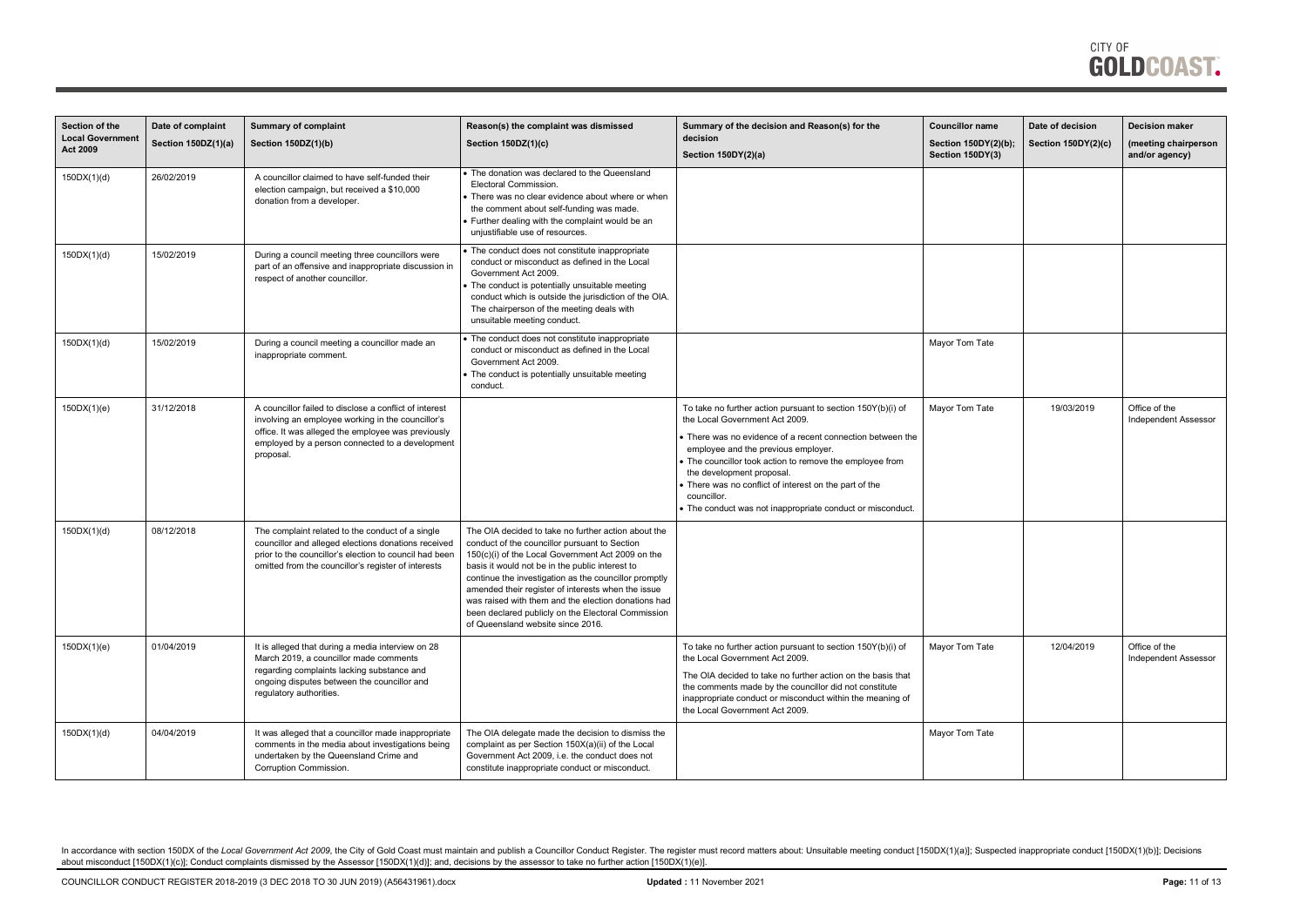| Section of the<br><b>Local Government</b> | Date of complaint<br>Section 150DZ(1)(a) | <b>Summary of complaint</b><br>Section 150DZ(1)(b)                                                                                                                                                                                                                                                                                                                                                                                                        | Reason(s) the complaint was dismissed<br>Section 150DZ(1)(c)                                                                                                                                                                                                                                                                               | Summary of the decision and Reason(s) for the<br>decision                                                                                                                                                                                                                                                                                               | <b>Councillor name</b><br>Section 150DY(2)(b); | Date of decision<br><b>Section 150DY(2)(c)</b> | <b>Decision maker</b><br>(meeting chairperson                                                             |
|-------------------------------------------|------------------------------------------|-----------------------------------------------------------------------------------------------------------------------------------------------------------------------------------------------------------------------------------------------------------------------------------------------------------------------------------------------------------------------------------------------------------------------------------------------------------|--------------------------------------------------------------------------------------------------------------------------------------------------------------------------------------------------------------------------------------------------------------------------------------------------------------------------------------------|---------------------------------------------------------------------------------------------------------------------------------------------------------------------------------------------------------------------------------------------------------------------------------------------------------------------------------------------------------|------------------------------------------------|------------------------------------------------|-----------------------------------------------------------------------------------------------------------|
| <b>Act 2009</b>                           |                                          |                                                                                                                                                                                                                                                                                                                                                                                                                                                           |                                                                                                                                                                                                                                                                                                                                            | Section 150DY(2)(a)                                                                                                                                                                                                                                                                                                                                     | Section 150DY(3)                               |                                                | and/or agency)                                                                                            |
| 150DX(1)(e)                               | 04/04/2019                               | It was alleged that a councillor posted confidential<br>Council information on their councillor Facebook<br>page                                                                                                                                                                                                                                                                                                                                          |                                                                                                                                                                                                                                                                                                                                            | No further action is taken pursuant to Section 150Y(b)(i) of<br>the Local Government Act 2009, i.e. that the conduct does<br>not constitute inappropriate conduct or misconduct.                                                                                                                                                                        |                                                | 17/04/2019                                     | Office of the<br><b>Independent Assessor</b>                                                              |
|                                           |                                          |                                                                                                                                                                                                                                                                                                                                                                                                                                                           |                                                                                                                                                                                                                                                                                                                                            | The OIA delegate recorded a decision to take no further<br>action on this complaint as preliminary assessment<br>identified that the councillor in question obtained written<br>consent from the relevant senior council employee to<br>publish the information in question.                                                                            |                                                |                                                |                                                                                                           |
| 150DX(1)(d)                               | 04/04/2019                               | It is alleged that Councillors used executive powers<br>to 'black star' an application for the construction of<br>a building, resulting in no Impact Assessment<br>being carried out, and the Councillors not acting in<br>the best interests of the community.                                                                                                                                                                                           | The OIA dismissed the complaint pursuant to<br>section 150X(a)(ii) on the basis that the conduct did<br>not constitute inappropriate conduct or misconduct.<br>Additional information obtained by the OIA indicated<br>that the application was not subject to a 'black star'<br>status at the time of going to Council.                   |                                                                                                                                                                                                                                                                                                                                                         |                                                |                                                |                                                                                                           |
| 150DX(1)(d)                               | 17/04/2019                               | A councillor met with a member of the public to<br>discuss the installation of a CCTV camera opposite<br>the individual's residence.                                                                                                                                                                                                                                                                                                                      | The conduct does not constitute inappropriate<br>conduct or misconduct as defined in the Local<br>Government Act 2009.                                                                                                                                                                                                                     |                                                                                                                                                                                                                                                                                                                                                         |                                                |                                                |                                                                                                           |
|                                           |                                          |                                                                                                                                                                                                                                                                                                                                                                                                                                                           | The complaint related to the installation of the<br>CCTV camera and privacy concerns, rather than<br>the conduct of the councillor.                                                                                                                                                                                                        |                                                                                                                                                                                                                                                                                                                                                         |                                                |                                                |                                                                                                           |
| 150DX(1)(b)                               | 16/01/2019                               | Two separate complaints were received about the<br>conduct of a Councillor that used the word<br>'frivolous' in a media statement. It was alleged the<br>use of this word was contrary to the behavioural<br>standards expected of a councillor.                                                                                                                                                                                                          |                                                                                                                                                                                                                                                                                                                                            | Pursuant to section 150AG of the Local Government Act<br>2009, the Local Government decided the councillor did not<br>engage in inappropriate conduct as defined in section 150K<br>of the Local Government Act 2009, i.e. that the conduct did<br>not breach a behavioural standard.<br>The councillor used the word 'frivolous' in the context of its |                                                | 14/05/2019                                     | Council of the City of<br>Gold Coast.<br>Council meeting held<br>on 14 May 2019.<br>Decision G19.0514.028 |
|                                           |                                          |                                                                                                                                                                                                                                                                                                                                                                                                                                                           |                                                                                                                                                                                                                                                                                                                                            | ordinary meaning and not in the context of the legal<br>meaning. The statement by the councillor was not directed<br>at the complainants, but rather was in reference to the<br>number of complaints dismissed because they were not<br>deemed inappropriate conduct or misconduct.                                                                     |                                                |                                                |                                                                                                           |
| 150DX(1)(d)                               | 04/04/2019                               | The complaint was exclusively against all<br>councillors of the City of Gold Coast who failed in<br>their duty to instruct the executive administration of<br>the Council to undertake a genuine review of the<br>matter (MBBP) and report back to Council.<br>Councillors also individually abrogated their<br>responsibilities under the Local Government Act<br>and the Crime and Corruption Act. (MBBP refers to<br>the Main Beach Bathing Pavilion). | The complaint was dismissed by the Independent<br>Assessor as vexatious pursuant to section<br>150X(b)(i) of the Local Government Act 2009. The<br>essentially same, or similar, complaint had been<br>made to various entities over a period since at least<br>2012 and had been dealt with on numerous<br>occasions.                     |                                                                                                                                                                                                                                                                                                                                                         |                                                |                                                |                                                                                                           |
| 150DX(1)(d)                               | 01/05/2019                               | It was alleged that two Councillors failed to<br>personally respond to correspondence sent by the<br>complainant on 5 February 2019 and 7 February<br>2019 relating to a complaint about breaches of<br>Codes and Planning schemes.                                                                                                                                                                                                                       | The Councillors were sent advice from a council<br>staff member that the staff member would deal with<br>the letter dated 5/2/19 and the letter on 7/2/19 was<br>only cc'd to the councillors. The conduct did not<br>raise a reasonable suspicion of inappropriate<br>conduct or misconduct pursuant to the Local<br>Government Act 2009. |                                                                                                                                                                                                                                                                                                                                                         | Mayor Tom Tate was<br>one of the Councillors   |                                                |                                                                                                           |